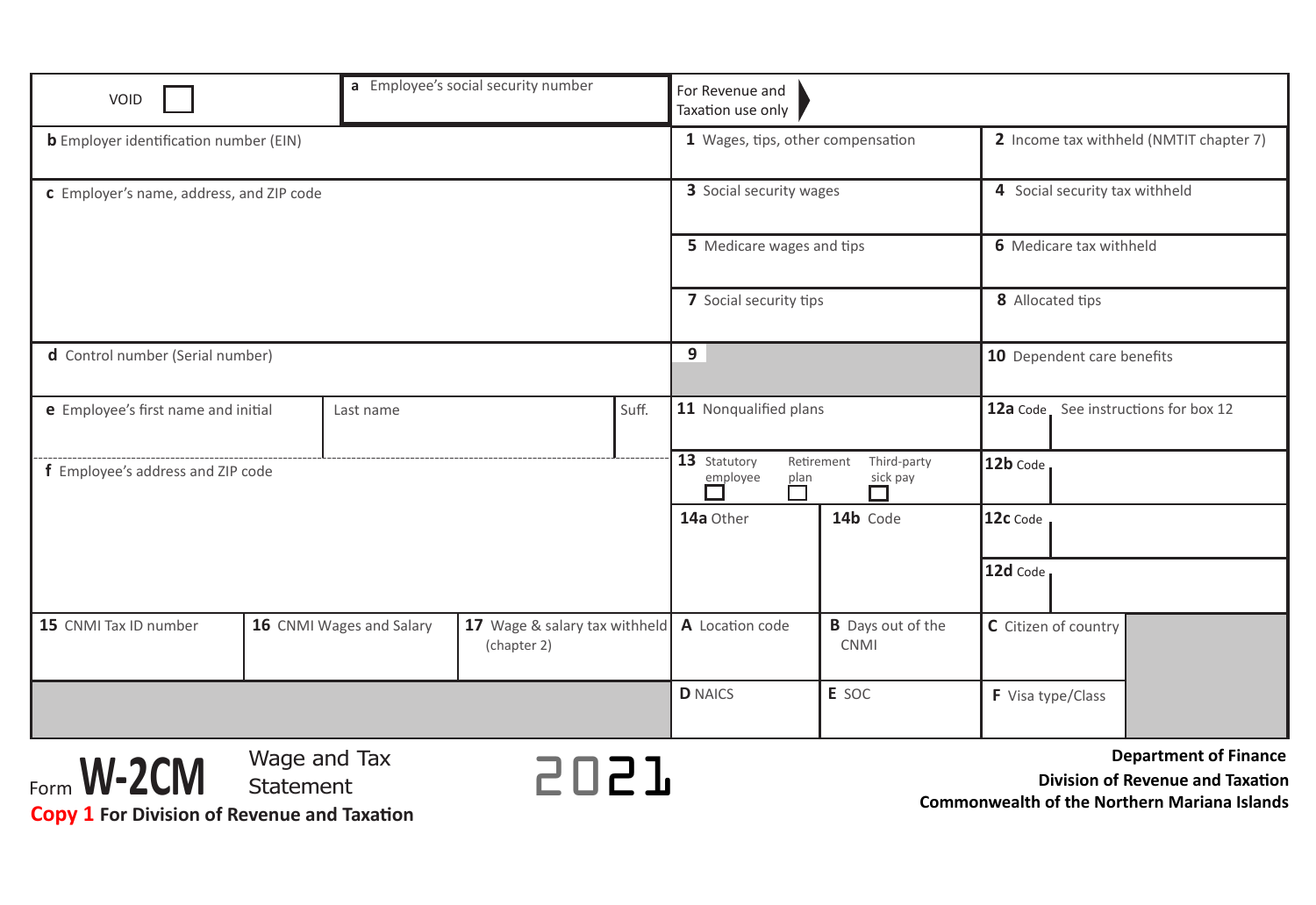| VOID                                                                                                               | a Employee's social security number                                         | For Revenue and<br>Taxation use only |                                |          |                                                                                                                                |  |
|--------------------------------------------------------------------------------------------------------------------|-----------------------------------------------------------------------------|--------------------------------------|--------------------------------|----------|--------------------------------------------------------------------------------------------------------------------------------|--|
| <b>b</b> Employer identification number (EIN)                                                                      | 1 Wages, tips, other compensation                                           |                                      |                                |          |                                                                                                                                |  |
| c Employer's name, address, and ZIP code                                                                           | 3 Social security wages                                                     |                                      | 4 Social security tax withheld |          |                                                                                                                                |  |
|                                                                                                                    |                                                                             |                                      | 5 Medicare wages and tips      |          | 6 Medicare tax withheld                                                                                                        |  |
|                                                                                                                    | 7 Social security tips                                                      |                                      | 8 Allocated tips               |          |                                                                                                                                |  |
| d Control number (Serial number)                                                                                   | 9                                                                           |                                      | 10 Dependent care benefits     |          |                                                                                                                                |  |
| e Employee's first name and initial                                                                                | Last name                                                                   | Suff.                                | 11 Nonqualified plans          |          | 12a Code See instructions for box 12                                                                                           |  |
| f Employee's address and ZIP code                                                                                  | 13 Statutory<br>Retirement<br>Third-party<br>employee<br>$\Box$<br>sick pay |                                      | 12b Code                       |          |                                                                                                                                |  |
|                                                                                                                    |                                                                             |                                      | 14a Other                      | 14b Code | 12c Code                                                                                                                       |  |
|                                                                                                                    |                                                                             |                                      |                                |          | 12d Code                                                                                                                       |  |
|                                                                                                                    |                                                                             |                                      |                                |          |                                                                                                                                |  |
|                                                                                                                    |                                                                             |                                      |                                |          |                                                                                                                                |  |
|                                                                                                                    |                                                                             |                                      |                                |          |                                                                                                                                |  |
| Form <b>W-2CM</b> Wage and Tax Statement<br>Copy A For Social Security Administration - Send this entire page with | 5057                                                                        |                                      |                                |          | <b>Department of Finance</b><br><b>Division of Revenue and Taxation</b><br><b>Commonwealth of the Northern Mariana Islands</b> |  |

Form W-3 to the Social Security Administration; photocopies are **not** acceptable.

**Do Not Cut, Fold, or Staple Forms on This Page**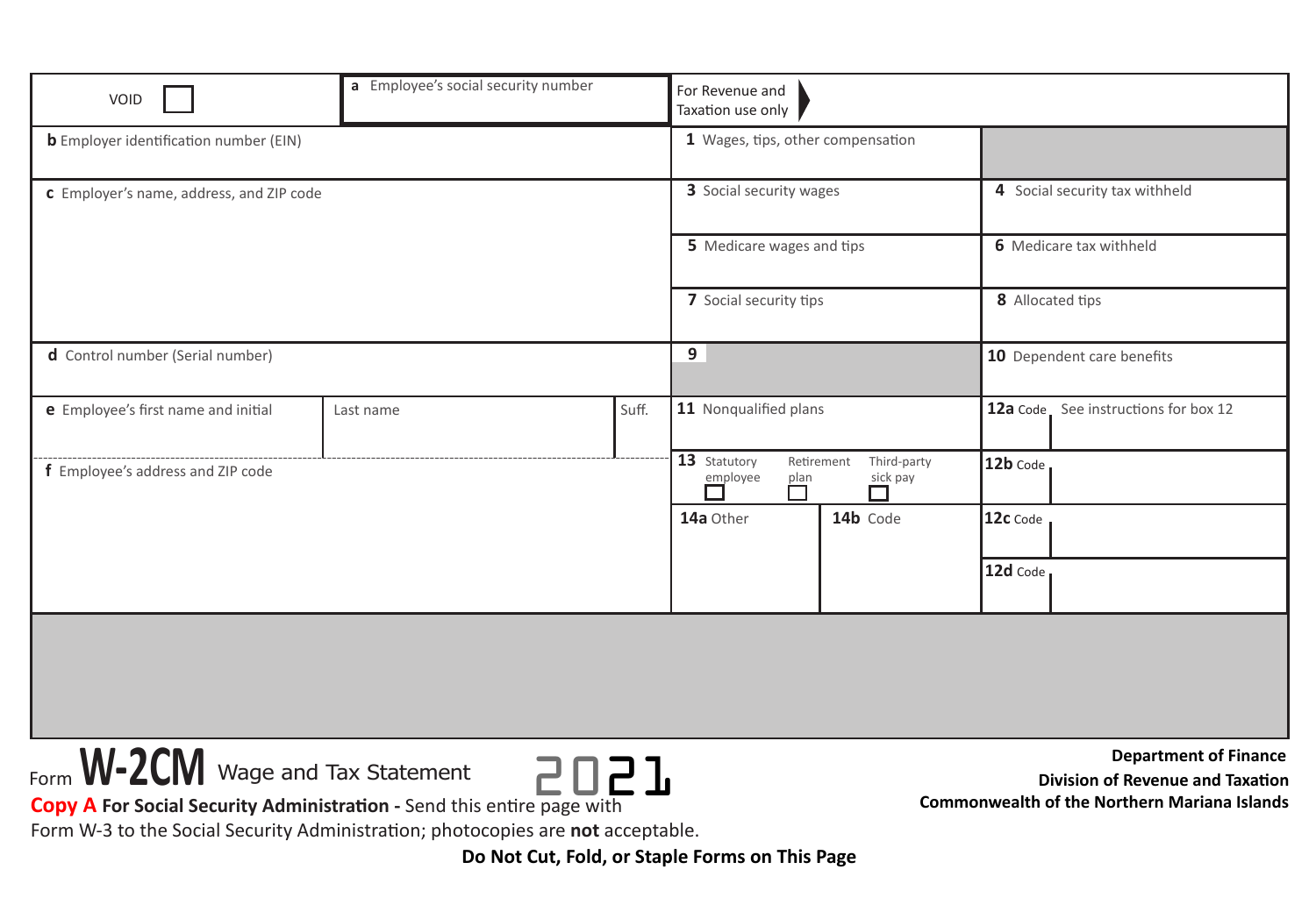| a Employee's social security number<br>VOID               |                           | For Revenue and<br>Taxation use only         |                                                                             |                                         |                                                                         |
|-----------------------------------------------------------|---------------------------|----------------------------------------------|-----------------------------------------------------------------------------|-----------------------------------------|-------------------------------------------------------------------------|
| <b>b</b> Employer identification number (EIN)             |                           | 1 Wages, tips, other compensation            |                                                                             | 2 Income tax withheld (NMTIT chapter 7) |                                                                         |
| C Employer's name, address, and ZIP code                  |                           | 3 Social security wages                      |                                                                             | 4 Social security tax withheld          |                                                                         |
|                                                           |                           |                                              | 5 Medicare wages and tips                                                   |                                         | 6 Medicare tax withheld                                                 |
|                                                           |                           |                                              | 7 Social security tips                                                      |                                         | 8 Allocated tips                                                        |
| d Control number (Serial number)                          |                           | 9                                            |                                                                             | 10 Dependent care benefits              |                                                                         |
| Suff.<br>e Employee's first name and initial<br>Last name |                           |                                              | 11 Nonqualified plans                                                       |                                         | 12a Code See instructions for box 12                                    |
| f Employee's address and ZIP code                         |                           |                                              | 13 Statutory<br>Retirement<br>Third-party<br>employee<br>sick pay<br>$\Box$ |                                         | 12b Code                                                                |
|                                                           |                           |                                              | 14a Other                                                                   | 14b Code                                | 12c Code                                                                |
|                                                           |                           |                                              |                                                                             |                                         | 12d Code                                                                |
| 15 CNMI Tax ID number                                     | 16 CNMI Wages and Salary  | 17 Wage & salary tax withheld<br>(chapter 2) | A Location code                                                             | <b>B</b> Days out of the<br><b>CNMI</b> | C Citizen of country                                                    |
|                                                           |                           |                                              | <b>D</b> NAICS                                                              | E SOC                                   | F Visa type/Class                                                       |
| Form <b>W-2CM</b>                                         | Wage and Tax<br>Statement |                                              |                                                                             |                                         | <b>Department of Finance</b><br><b>Division of Revenue and Taxation</b> |

**Commonwealth of the Northern Mariana Islands**

**Copy 2 To be filed with employee's income tax return**

Form**W-2CM**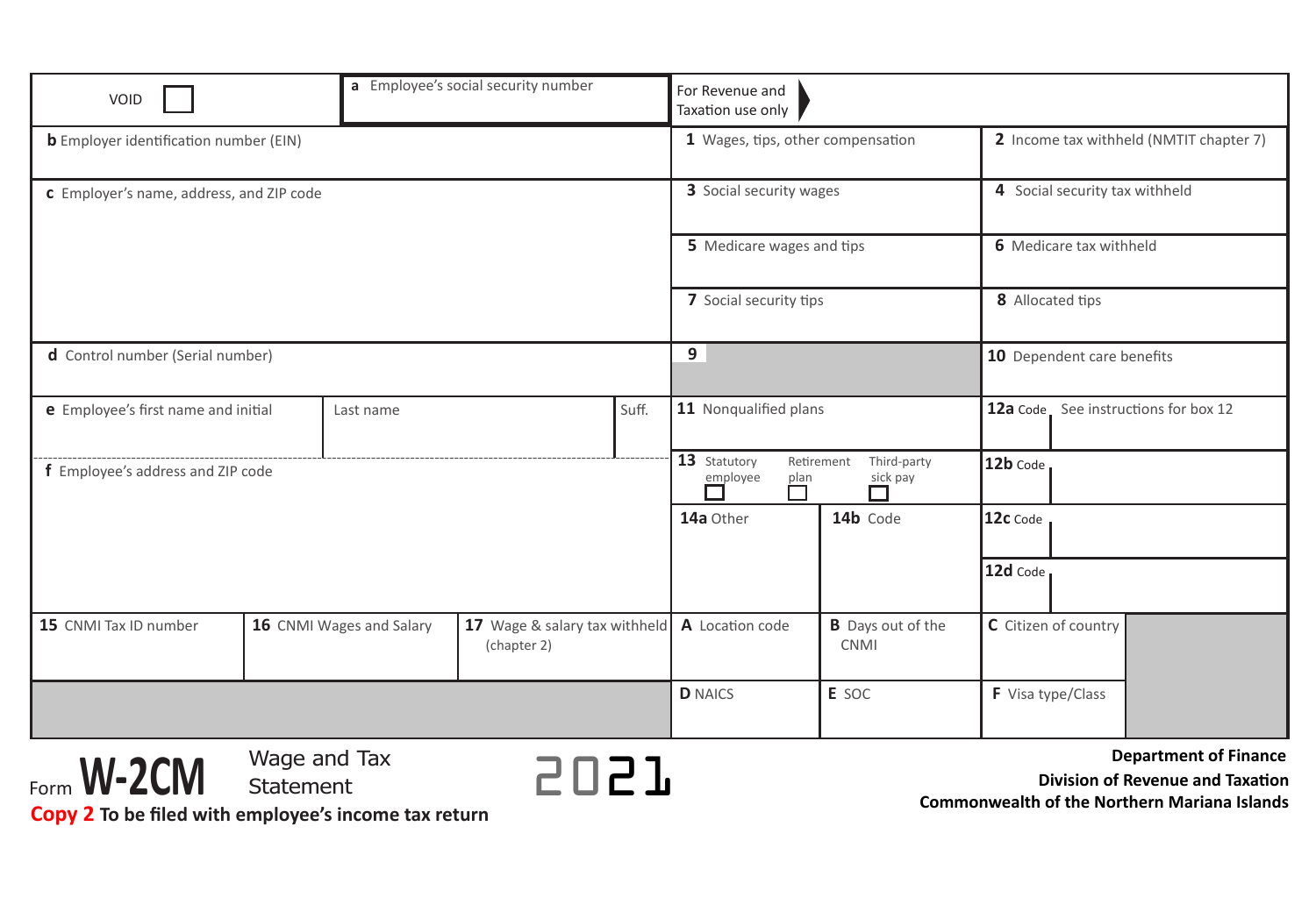| a Employee's social security number<br>VOID               |                           |                                                                           | For Revenue and<br>Taxation use only |                                         |                                                                  |  |
|-----------------------------------------------------------|---------------------------|---------------------------------------------------------------------------|--------------------------------------|-----------------------------------------|------------------------------------------------------------------|--|
| <b>b</b> Employer identification number (EIN)             |                           | 1 Wages, tips, other compensation                                         |                                      | 2 Income tax withheld (NMTIT chapter 7) |                                                                  |  |
| <b>c</b> Employer's name, address, and ZIP code           |                           | 3 Social security wages                                                   |                                      | 4 Social security tax withheld          |                                                                  |  |
|                                                           |                           |                                                                           | 5 Medicare wages and tips            |                                         | 6 Medicare tax withheld                                          |  |
|                                                           |                           |                                                                           | 7 Social security tips               |                                         | 8 Allocated tips                                                 |  |
| d Control number (Serial number)                          |                           | 9                                                                         |                                      | 10 Dependent care benefits              |                                                                  |  |
| e Employee's first name and initial<br>Suff.<br>Last name |                           |                                                                           | 11 Nonqualified plans                |                                         | 12a Code See instructions for box 12                             |  |
| f Employee's address and ZIP code                         |                           | 13 Statutory<br>Retirement<br>Third-party<br>employee<br>sick pay<br>plan |                                      | 12b Code                                |                                                                  |  |
|                                                           |                           |                                                                           | 14a Other                            | 14b Code                                | 12c Code                                                         |  |
|                                                           |                           |                                                                           |                                      |                                         | 12d Code                                                         |  |
| 15 CNMI Tax ID number                                     | 16 CNMI Wages and Salary  | 17 Wage & salary tax withheld<br>(chapter 2)                              | A Location code                      | <b>B</b> Days out of the<br><b>CNMI</b> | C Citizen of country                                             |  |
|                                                           |                           |                                                                           | <b>D</b> NAICS                       | E SOC                                   | F Visa type/Class                                                |  |
| Form <b>W-2CM</b>                                         | Wage and Tax<br>Statement | 5057                                                                      |                                      |                                         | <b>Department of Finance</b><br>Division of Revenue and Taxation |  |

**Commonwealth of the Northern Mariana Islands**

**Copy B For employee's record**